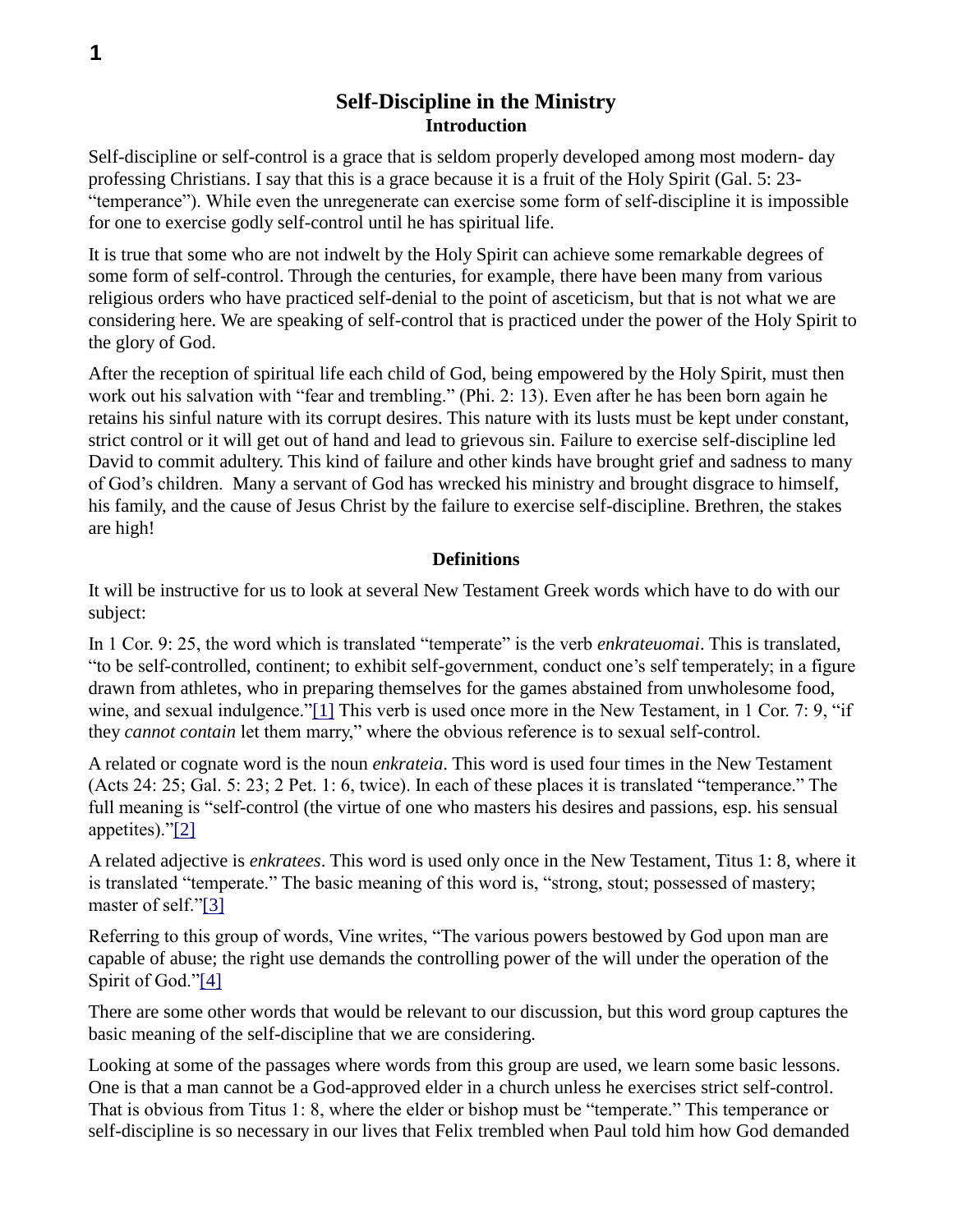it (Acts 24: 25). Temperance is one of those characteristics that must be added to our faith if we are to make our calling and election sure (2 Pet. 1: 6).

### **Determination**

If we intend to exercise self-control, we must be very determined about it. We must emulate Paul's determination set forth in 1 Corinthians 6:12, "All things are lawful unto me, but all things are not expedient: all things are lawful for me, but I will not be brought under the power of any."

However, even as we act with the very strongest determination, we must realize that we are completely dependent upon God for enabling grace. Our constant prayer must be that found in Psalms 119:133, "Order my steps in thy word: and let not any iniquity have dominion over me." A similar prayer is found in Psalms 19:13, "Keep back thy servant also from presumptuous sins; let them not have dominion over me: then shall I be upright, and I shall be innocent from the great transgression."

One of the areas in which we absolutely must exercise self-discipline is in the use of our tongues. A very pertinent prayer concerning this is found in Psalms 141:3 "Set a watch, O LORD, before my mouth; keep the door of my lips." The Scriptures are filled with similar prayers. It is a very good spiritual exercise to note prayers like these as we read God's word and take them to Him in prayer. This is what the prophet exhorted us to do in Hosea 14:2, "Take with you words, and turn to the LORD…" What better words can we take to the Lord in prayer, than the words of the inspired Scriptures?

# **The Absolute Necessity**

Let us reflect on the extreme necessity of exercising self-discipline in our lives. We have been commanded by our Lord to, "Let not sin therefore reign in your mortal body, that ye should obey it in the lusts thereof." (Rom. 6: 12). We **must** heed this if we want to honor the Lord and to be used in His service. We **cannot** be a follower of the Lord apart from the self-control of daily self-denial. The Lord Jesus has said in Luke 9:23, "And he said to them all, If any man will come after me, let him deny himself, and take up his cross daily, and follow me."

It is impossible for a child of God to lose his salvation. However there is a real danger that a saint, and particularly a minister of the gospel, may lose his usefulness. We may not be able to wreck our salvation, but we certainly can destroy our effectiveness in the work of the gospel. Paul placed the very highest value on the privilege he had of preaching the gospel of the Lord Jesus Christ. He went to great lengths to protect that privilege. Notice his determination and intensity in the following passage: 1 Corinthians 9:24-27, "Know ye not that they which run in a race run all, but one receiveth the prize? So run, that ye may obtain. And every man that striveth for the mastery is temperate in all things. Now they do it to obtain a corruptible crown; but we an incorruptible. I therefore so run, not as uncertainly; so fight I, not as one that beateth the air: But I keep under my body, and bring it into subjection: lest that by any means, when I have preached to others, I myself should be a castaway."

### **Motivation**

Why should we exercise self-control? Some men do so as a matter of pride. Some do it because they feel better about themselves or want others to admire them. However, the ultimate reason any child of God should strenuously exercise self-discipline is because he wants to be obedient to God and to bring glory to Him.

My fellow brethren, how do you measure up? Are you complacent or are you deadly serious about this matter of self-control? Do you have mastery over your desires and passions, or do they master you? Do you constantly curb, control, and restrain yourself? Consider the following areas of your life and see how much control you have over them: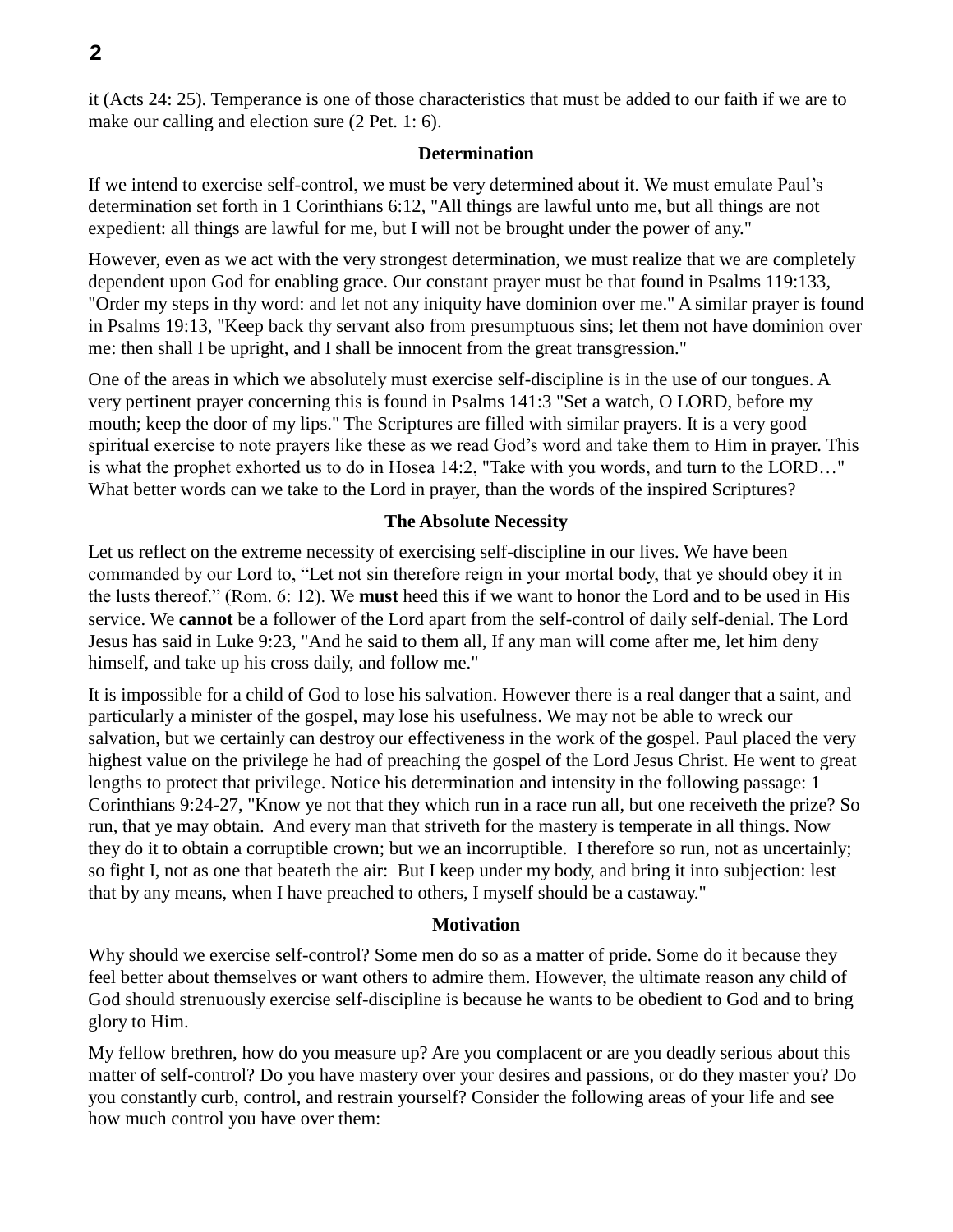#### **Sleeping**

Do you sleep either too much or too little? The Lord intends for us to take care of the temples of our bodies. Sometimes we need to get a good night's rest even more than we need to study or to pray. This seems to be the case with Elijah. See 1 Kings 19: 1-6. In fact, we should get adequate sleep and rest. Sometimes worry or the pressures of life and of the ministry might rob us of sleep. The great prayerwarrior, George Mueller, wrote that when he had lost a lot of sleep he was especially susceptible to the assaults of Satan. The psalmist wrote in Psalms 4:8, "I will both lay me down in peace, and sleep: for thou, LORD, only makest me dwell in safety." The wise man wrote in Proverbs 3:24, "When thou liest down, thou shalt not be afraid: yea, thou shalt lie down, and thy sleep shall be sweet. David wrote in Psalm 127 of the Lord that "He giveth His beloved sleep."

However, it is not always easy to get out of bed when we should. Satan no doubt tempts us to sleep too much when we are depressed or are facing an unpleasant challenge. Solomon warned us against the danger of sleeping too much because we are slothful or lazy. Consider the following passages:

Proverbs 6:9-11, "How long wilt thou sleep, O sluggard? when wilt thou arise out of thy sleep? Yet a little sleep, a little slumber, a little folding of the hands to sleep: So shall thy poverty come as one that travelleth, and thy want as an armed man."

Proverbs 20:13, "Love not sleep, lest thou come to poverty; open thine eyes, and thou shalt be satisfied with bread."

Our dear Lord set the example of rising early to pray. He had been extremely busy the day before, but we find recorded in Mark 1:35, "And in the morning, rising up a great while before day, he went out, and departed into a solitary place, and there prayed."

#### **Diet and Exercise**

Sometimes we make jokes about over-eating and not exercising, but these are really serious matters. I don't want to make anyone feel bad if he is overweight and can't help it. Sometimes people have genetic problems or difficulties with metabolism. If, however, we are in terrible physical shape because of laziness or bad habits, we should do something about it. At this writing I am 66 years old. I can testify that when a man begins to age, he will deteriorate in many ways if he does not put forth intelligent, informed and consistent effort to do something about it.

There are many ways a man can get in good physical shape and maintain that condition. I have been interested in this kind of thing most of my life and will be glad to share what I know with anyone who desires it.

The Scriptures have much to say about overeating or gluttony. Let us examine a few of them:

Proverbs 23:1-2, "When thou sittest to eat with a ruler, consider diligently what is before thee: And put a knife to thy throat, if thou be a man given to appetite."

Proverbs 23:21, "For the drunkard and the glutton shall come to poverty: and drowsiness shall clothe a man with rags."

Philippians 3:19, "Whose end is destruction, **whose God is their belly**, and whose glory is in their shame, who mind earthly things"

It is necessary to be reminded here that we are not trying to maintain health and strength primarily so that we will feel good. We are above all concerned about our health so that we can use it in the service of the Lord. I read about a young minister who had been very zealous for God, but had broken his health by not getting enough rest. As he was on his death bed he said, "God gave me a glorious message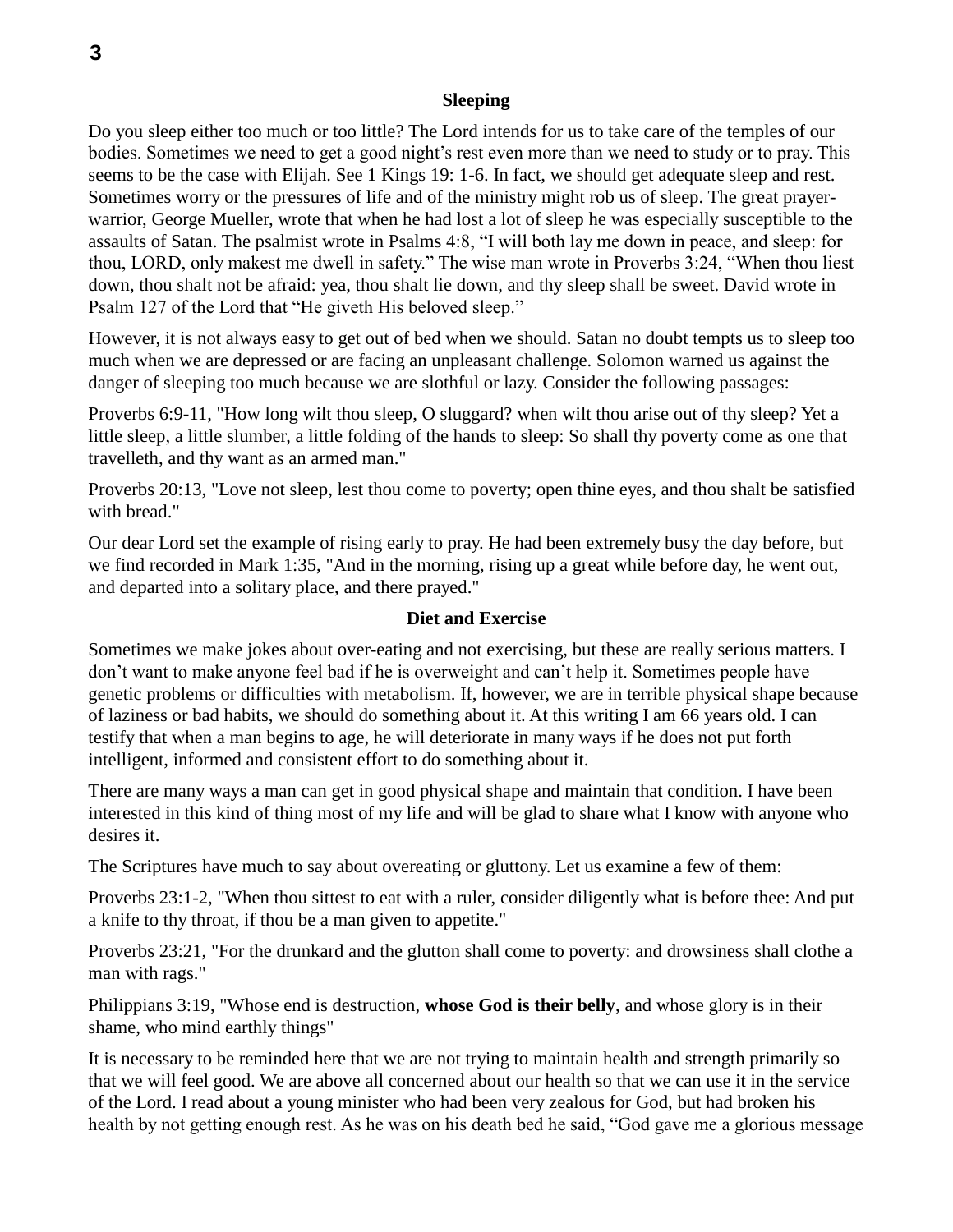to deliver and a good horse (his body) with which to deliver it. I have now killed the horse and cannot deliver the message!"

# **The Handling of Money**

The mishandling of money has been injurious to many ministers of the gospel. We should all strive to live within our means. I am so glad that in my lifetime many of the Primitive Baptists have returned to the Biblical pattern of freeing their ministers' hands to spend most of their time in the ministry of the Word whenever possible. Many of our people are very generous. It is our sacred obligation to use the money given to us wisely. We should set a good example to the people we serve in the use of our money. We should be neither tightwads nor spendthrifts. There may be times in our lives that we will be better off financially that at others. We may have to adjust our lifestyles accordingly. Paul referred to this in Philippians 4:11-13, "Not that I speak in respect of want: for I have learned, in whatsoever state I am, therewith to be content. I know both how to be abased, and I know how to abound: every where and in all things I am instructed both to be full and to be hungry, both to abound and to suffer need. I can do all things through Christ which strengtheneth me."

There is a very interesting passage in the New Testament that speaks of the importance of handling money properly: Luke 16:10-11, "He that is faithful in that which is least is faithful also in much: and he that is unjust in the least is unjust also in much. If therefore ye have not been faithful in the unrighteous mammon, who will commit to your trust the true riches?"

One of the best assets a minister can have in the use of money is a good wife. I am amazed at how far my dear little wife can stretch a dollar. We are constantly entertaining God's children in our home, usually including a meal. How she feeds all those people considering the budget she is on is a source of wonder to me.

One thing a minister of the gospel should never do is to gamble in any form. Gambling is a sin and a very poor example. Many of our states how have lotteries. At almost any convenience store or gas station lottery tickets can be purchased. A minister of the gospel should completely avoid such things as these.

# **The Tongue**

The tongue is one of the most useful members of our bodies. What a great blessing it is to be able to communicate. We could not preach the gospel nor counsel people if we didn't have a tongue. However, it is also true that the improper use of the tongue has probably caused more trouble in our churches than all other things combined. James compares the tongue to a fire. Now we all know that fire is very useful, but only if it is very carefully controlled! We ministers and our families **absolutely must** set the example in the use of our tongues.

Our speech must be above reproach. We must not gossip. We must not violate people's confidences when they confide in us. This is such a vital matter that there is very much about it in the Scriptures. Let us look at a few of them:

Proverbs 17:27-28, "He that hath knowledge spareth his words: and a man of understanding is of an excellent spirit. Even a fool, when he holdeth his peace, is counted wise: and he that shutteth his lips is esteemed a man of understanding." This is a rebuke to those of us who talk too much.

Proverbs 29:20, "Seest thou a man that is hasty in his words? there is more hope of a fool than of him."

Proverbs 16:28, "A froward man soweth strife: and a whisperer separateth chief friends." This verse should put the death knell to gossip.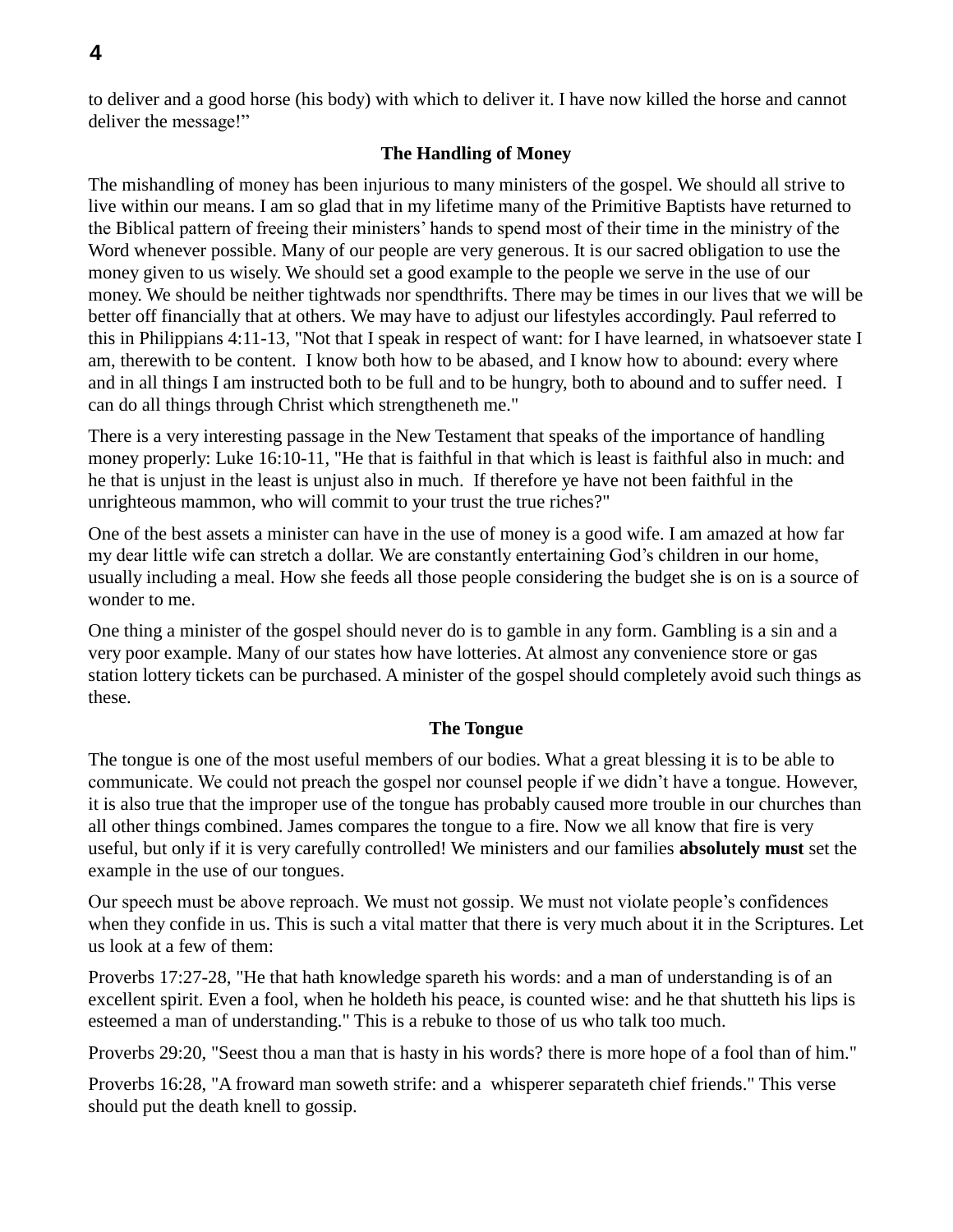Matthew 12:36-37, "But I say unto you, That every idle word that men shall speak, they shall give account thereof in the day of judgment. For by thy words thou shalt be justified, and by thy words thou shalt be condemned." This is a very sobering verse.

Matthew 12:34, "O generation of vipers, how can ye, being evil, speak good things? for out of the abundance of the heart the mouth speaketh." I hope that we are not a generation of vipers, but we should be aware that what we speak reveals what is in our hearts.

Ephesians 4:29, "Let no corrupt communication proceed out of your mouth, but that which is good to the use of edifying, that it may minister grace unto the hearers." This verse teaches us that we should refuse to say anything that will not be beneficial to those to whom we speak.

## **The Use of Time**

We each have only a very limited amount of time. The older we get the more we are aware of just how little time we have. We should heed the words of our Saviour in John 9:4, "I must work the works of him that sent me, while it is day: the night cometh, when no man can work." Another very important passage to consider is Psalms 90:12, "So teach us to number our days, that we may apply our hearts unto wisdom."

It is so easy to waste time or to "kill time" as we sometimes say. We must learn to use "bits and pieces" of time. I do this in my memorizing. Over the years I have memorized several entire books of the Bible and many individual passages. I have done this for the most part by consciously spending a minute or two here and a minute or two there. I am trying to "redeem the time," as instructed by Paul in Eph. 5: 16 and in Col. 4: 5.

Every man will have to develop his own method of redeeming time. I always have a watch with a stopwatch feature. I have a pretty elaborate memorization program. I implement it with the help of the stopwatch. For example, when I stand in line at the bank, I memorize. By the time I have reached the teller, I may have memorized for ten or fifteen minutes. When I am driving I am usually either memorizing or praying. It is an incentive to me to keep up with the minutes I spend in memorizing in a day. There are many days that I spend an hour or more in memorization, just consciously using minutes that would have otherwise been wasted. I have even had several books of the Bible laminated on cards so that they are waterproof. I often spend my time in the shower using these waterproof cards to help me memorize. If you really want to use your time right, you will find ways to do it.

Robert Dick Wilson was an outstanding scholar in the Old Testament. He knew many languages. The way he learned these was to constantly carry a language textbook with him wherever he went. When he had a spare moment he would read a few pages.

Alexander Solzhenitsyn has written many books. He wrote many of them in very difficult circumstances while behind the Iron Curtain. He almost never had a large block of time in which to write. He just wrote a little bit every time he had an opportunity.

Not all of our dear brethren have the opportunity to spend all their time in the ministry. Many of them have to work full-time secular jobs. Don't be frustrated, dear brethren. Our Lord knows your situation. He will not require you to do what you cannot do; only do the best you can in your circumstances. There were times Paul could spend all his time in the ministry. Other times he had to make tents. He did not become frustrated at these times. He just did the best he could.

# **Sexual Morality**

This is one of the most important points for us to consider. Many men have made shipwreck and have ruined their usefulness by falling into one form or another of sexual sin. One of the best and most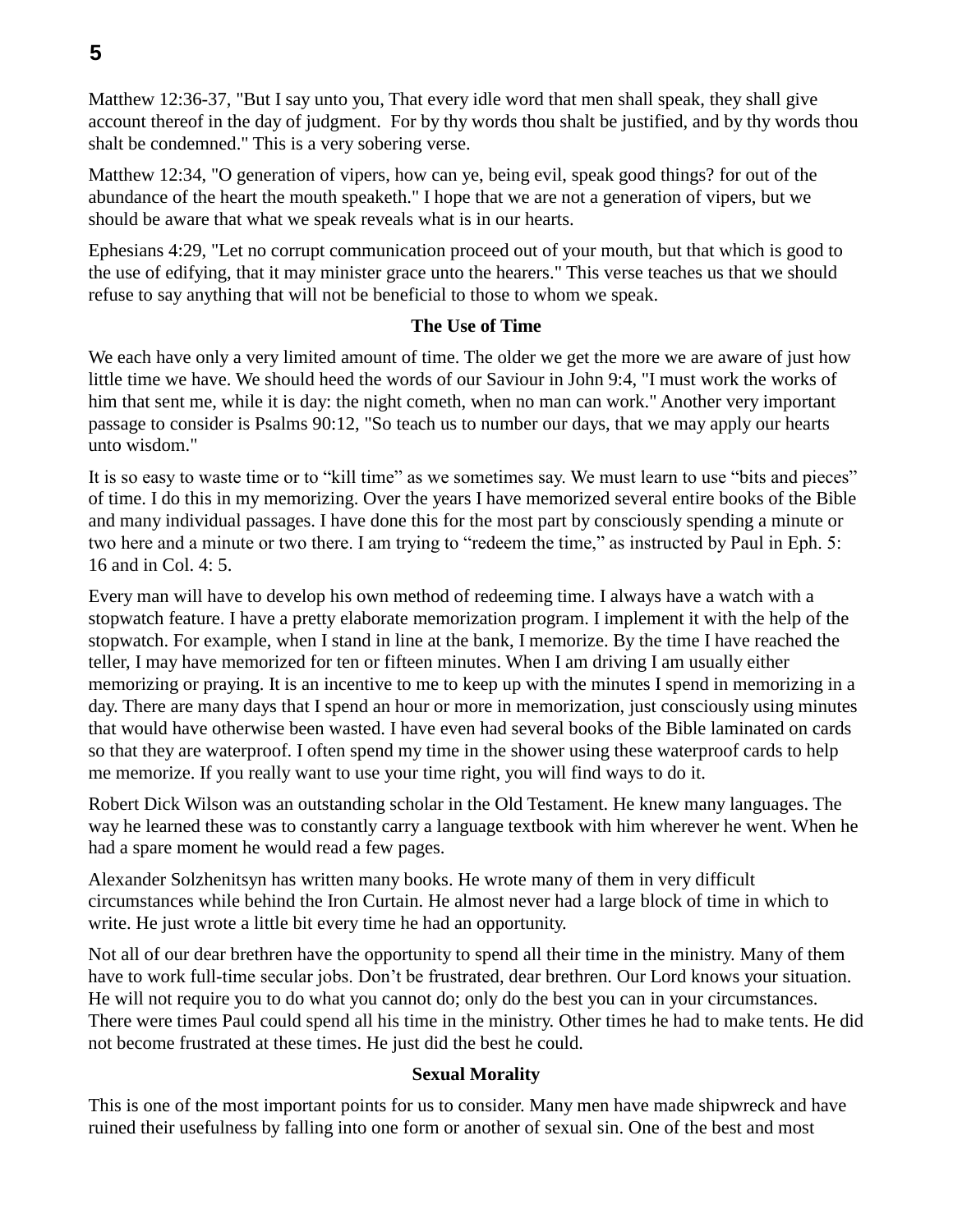promising young preachers I have ever met and heard preach was one of our Filipino brethren. I heard him preach one of the most moving sermons I have ever heard on Jesus being our Shepherd. He had a beautiful and dedicated wife and some children. Now he is gone from the church and his family has dissolved. Likewise, one of our very promising young ministers from India is no longer in the church and has destroyed his usefulness because of sexual sin.

I know other brethren who have damaged their souls and in some cases their relationships with their wives by being engaged in pornography. As anyone with any awareness knows, various forms of pornography are very easily available in our society. In fact, this evil is so prevalent, that we have to make a determined and constant effort to avoid it.

Internet pornography is available at the touch of a keyboard or the movement of a mouse. I advise all the brethren to combat this by several means. Have a good filter on your computer. Do not be alone with your computer at night. If you have any problem at all with this evil, immediately become accountable to a trusted brother. You **must** find a way to avoid this terrible, soul-damaging temptation.

Sex is a wonderful gift that the Lord has given to married couples, but only to them. We must guard our hearts, our eyes, our tongues, and our actions.

Not only must we avoid adultery, we must even avoid what Dennis Rainey, the president of Family Life Today calls "Emotional Adultery." While we must be warm-hearted pastors to all the members of our flocks, we must not become friendly in an intimate way with any woman besides our wives. This includes conversation. We are not to meet the emotional needs of any women besides our wives. With all our dealings with women, even with sisters in Christ, we must do what Paul instructed Timothy in 1 Timothy 5:1-2, "Rebuke not an elder, but intreat him as a father; and the younger men as brethren; The elder women as mothers; the younger as sisters, **with all purity**."

We must be **very careful** when counseling women. We must not be alone with a woman behind closed doors. We must not be in a car alone with a woman other than our wives, daughters, or other close kin. To protect our usefulness we must follow the injunction of 1 Thessalonians 5:22, "Abstain from all appearance of evil."

There are many, many Scriptures which deal with this vital subject. Let us look at just a few of them. We will not consider the many Scriptures from the book of Proverbs on this subject. Every preacher should often read this book of wisdom.

Joseph resisted a very fiery sexual temptation, because he was aware of how much God hated it. He told the wicked temptress in Genesis 39:9, "There is none greater in this house than I; neither hath he kept back any thing from me but thee, because thou art his wife: how then can I do this **great wickedness,** and sin against God?"

Job may not have been bothered with the internet, but he knew how to avoid pornography. He made this plain in Job 31:1, "I made a covenant with mine eyes; why then should I think upon a maid?"

We should respect no one more than we do our Lord Jesus Christ. Consider His sobering words, recorded in Matthew 5:28-29, "But I say unto you, That whosoever looketh on a woman to lust after her hath committed adultery with her already in his heart. And if thy right eye offend thee, pluck it out, and cast it from thee: for it is profitable for thee that one of thy members should perish, and not that thy whole body should be cast into hell."

Men sometimes think that maybe a little looking at pornography is not all that dangerous. That is a deadly delusion. We have no idea how such activity robs us of spiritual power. We are not merely warring against human beings; we are involved in spiritual warfare with demonic beings we cannot see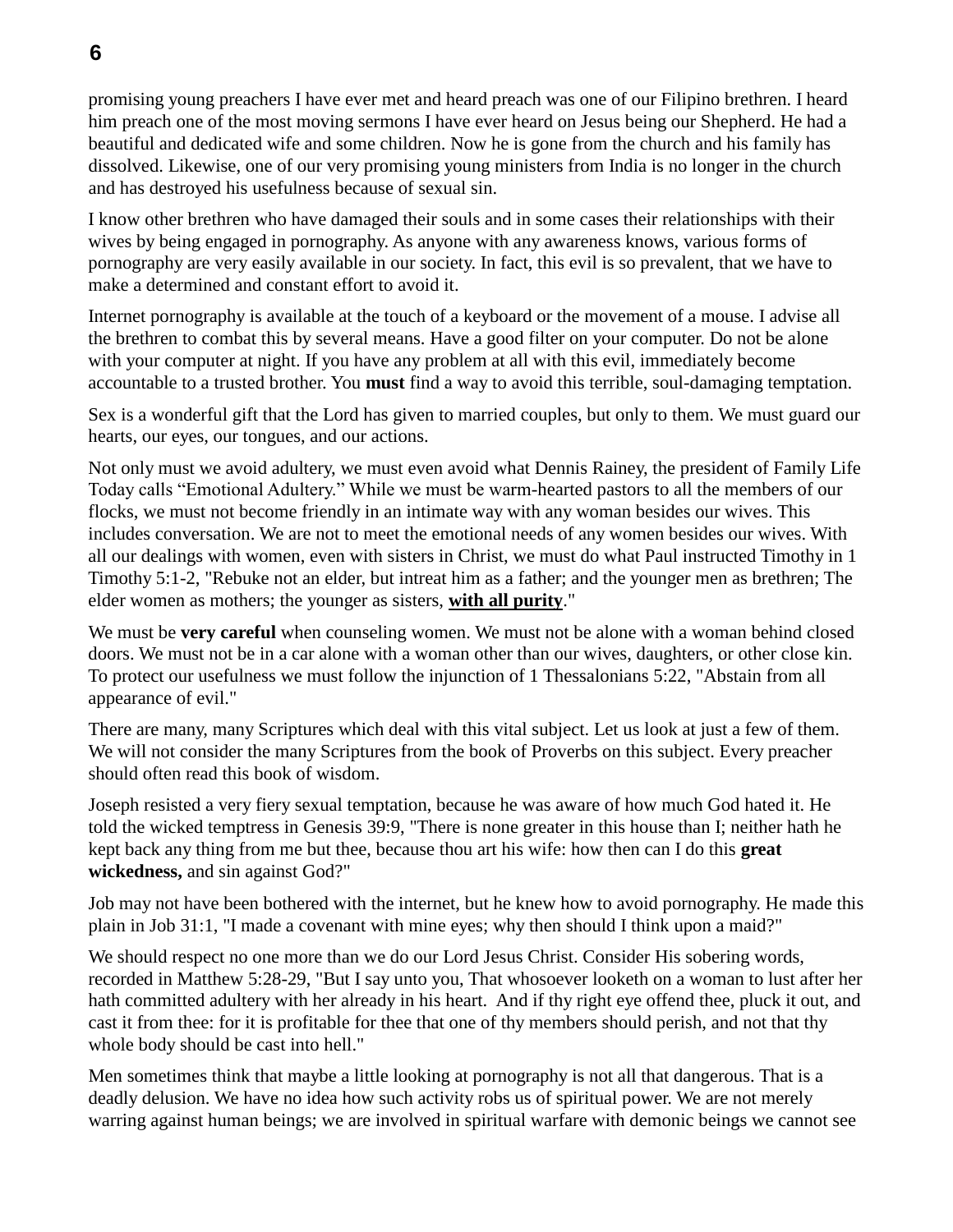with our physical eyes, but we know they are there because we are Bible believers. This terrible damage to our souls, when we engage in the lusts of the flesh is addressed by the apostle in 1 Peter 2:11, "Dearly beloved, I beseech you as strangers and pilgrims, abstain from fleshly lusts, which **war against the soul**…"

### **The Emotions**

It is imperative that pastors of churches be in control of our emotions. We must be dependable, steady, and trustworthy. Our world is filled with turmoil and crisis after crisis. We believe that we serve an immutable God. We must show that we really believe this and be examples of stability. We must not give way to unbelieving fear. There is such a danger of this that Paul had to warn Timothy in 2 Timothy 1:7, "For God hath not given us the spirit of fear; but of power, and of love, and of a sound mind."

Another emotion that we must not give in to is anger. We must not be prone to "fly off the handle," even when provoked. Remember that one of the greatest men who ever lived, Moses, only gave way to anger once, and for that lapse God did not permit him to enter the land of Canaan!

The wise man warns of this destructive emotion in Proverbs 16:32, "He that is slow to anger is better than the mighty; and he that ruleth his spirit than he that taketh a city."

#### **Family Relations**

Brethren, one area in which we must exercise self-control is in our families. This can make or break our ministries. Paul made plain that one of the most essential qualifications for a bishop is that he has his family under control. He wrote in 1 Timothy 3:4-5, "One that ruleth well his own house, having his children in subjection with all gravity; (For if a man know not how to rule his own house, how shall he take care of the church of God)"

We must spend time cultivating a loving relationship with our dear wives and our children. We must discipline our use of time to make sure that our wives and children are not lost in the shuffle of our busy pastoral lives. There is no substitute for time spent with those we love and are responsible for. We must set the example to the other men in our churches in being loving leaders to our wives and in having our children under loving but firm control. Many a man has severely damaged his ministry by having unruly children.

### **What Is It All About?**

We have set some lofty goals. It will require much prayerful effort. What is the final goal of living a disciplined life? I believe Peter said it well when he was speaking of the ordination of deacons in the church at Jerusalem. The deacons were given to be helpers to the ministers of the gospel. They were to free the ministers' hands as much as possible. What were their hands to be freed to do? Peter tells us in Acts 6:4, "But we will give ourselves continually to prayer, and to the ministry of the word." Anything that hinders from this should be laid aside as much as possible. Satan will do everything he can to distract us from the vital work to which we have been called.

### **Never Let Up**

There is a great temptation when a man has been in the ministry for a number of years to slack from our efforts and to "coast" during the last part of our ministries. When a man is young and begins to learn the glorious truths of the Bible for the first time, he is very excited. Study is a joy as he digs golden theological "nuggets" from the Word of God. He absolutely has to study hard for each sermon. However, when he gets older and knows more, there is a great temptation to depend on past study and spend less and less time in the Word of God. There is even a temptation to spend less time in real, fervent prayer.